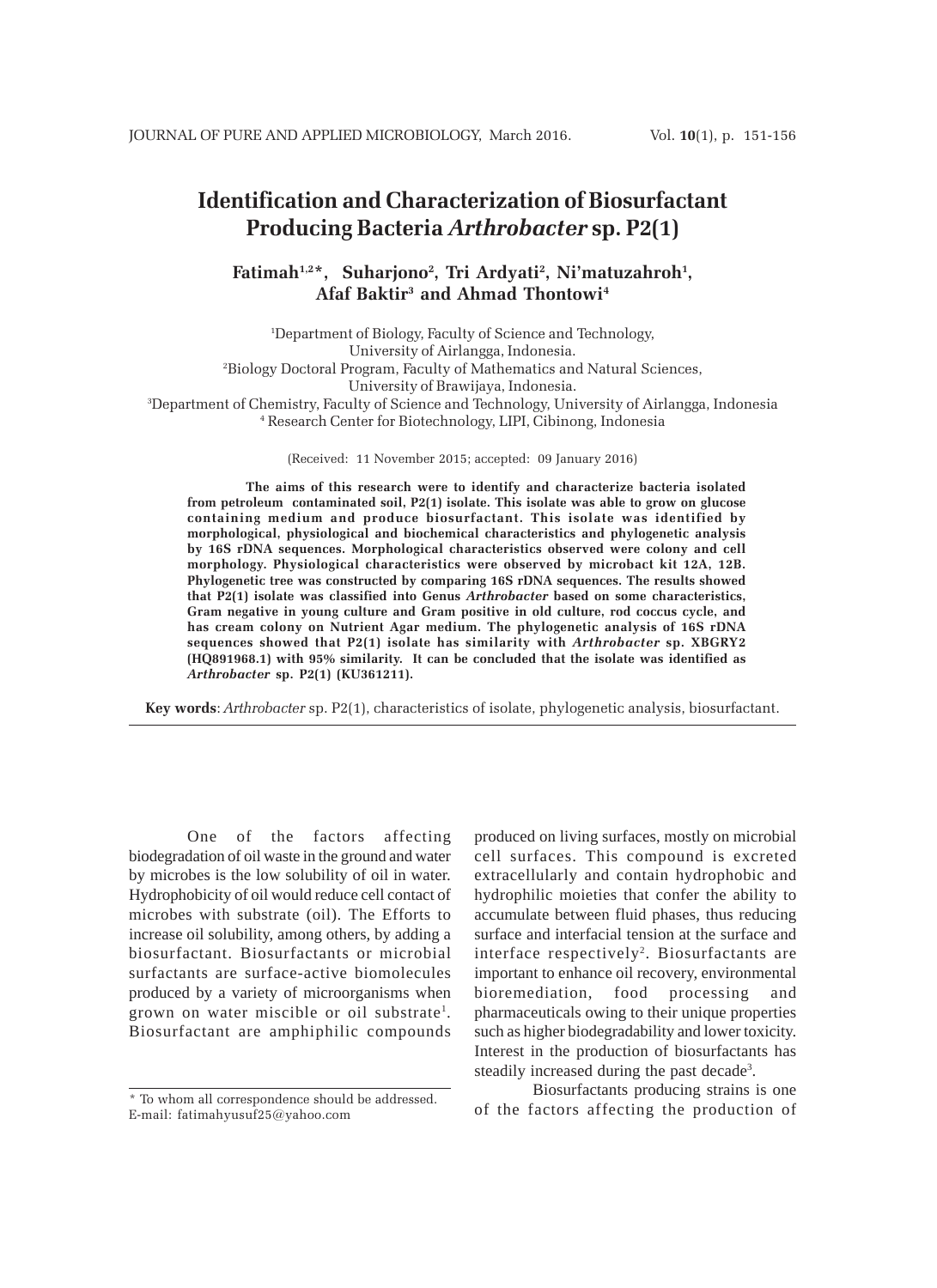biosurfactants. Efforts in the discovery of new biosurfactant producing microbes has been done by many researchers with various methods.The findings focused on obtaining new strains with great production capability and high yield.

Indonesia with a very high biodiversity has a great opportunity to develop local production of microbial surfactants. Researcher before successful<sup>4</sup> in exploring oil degrading microbes from petroleum contaminated soil at oil drilling in Wonocolo village, Kedewan district, Bojonegoro regency, and Pertamina Depo, Tanjung Perak Surabaya, East Java, Indonesia. Thirteen bacteria isolates and three yeasts have been isolated. Further<sup>5</sup>, tested the ability of these isolates to produce biosurfactant by measuring the surface tension of culture supernatant and emulsification activity assay using a variety of hydrocarbon (kerosene, diesel, edible oil, and crude oil). The results showed that there were ten isolates, included P2 (1) isolate (that was used in this research), able to decrease surface tension and emulsify several hydrocarbons. P2(1) isolate could decrease surface tension of supernatant from 72 mN/m into 43mN/m. This isolate could emulsify diesel oil until 31.2%. P2(1) isolate can produce biosurfactant when grown on several substrates hydrocarbons such as diesel oil, palm oil, kerosene and crude oil. P2(1) isolate is one of the potential candidates for developing biosurfactant producer. The biosurfactant produced has properties as bioemulsifier and surface active agent<sup>4, 5</sup>. These properties are characteristics of a biosurfactant that can be used in various industrial applications and environmental protection technology (bioremediation). The objectives of this research were to identify and characterize P2(1) isolate based on morphological characteristics, biochemical assay, and phylogenetic analysis using 16S rDNA as a molecular marker.

#### **MATERIALS AND METHODS**

## **Bacterial Isolate**

P2(1) isolate was obtained from microbiology laboratory's collection of Biology Department in Airlangga University and stored in Airlangga University Culture Collections. This isolate was isolated from petroleum contaminated

soil at oil drilling in Wonocolo village, Kedewan district, Bojonegoro regency, East Java, Indonesia. **Morphological Characterization**

Morphological characteristics of bacterial colony and cell were observed under microscope. **Physiological Characterization**

Physiological characteristics of bacteria were observed using microbact identification kit 12A, 12B (Oxoid) and analyzed by software of Microbact 2000 program.

## **Culture Characterization**

Bacteria was grown in 20 ml Nutrient Broth medium with various condition of temperature 20-50 $\degree$ C, pH 5-8, and salinity (1-4%). These cultures were incubated in orbital shaker (GFL, 3015) with 150 rpm for 24 h. Bacterial growth was monitored by measuring turbidity at 450 nm wave length using spectrophotometer (Thermoscientific, Genesys 20).

#### **GenomicDNA Extraction**

Genomic DNA was isolated using protocol of Sigma's GenElute Bacterial Genomic DNA Kit. DNA obtained was amplified using PCR. PCR reaction (50  $\mu$ l volume) consisted of 25  $\mu$ l Q5 High Fidelity 2x Master Mix,  $2.5 \mu$ l (10  $\mu$ M) 27f (forward), 2.5 µl (10 µM) 1492r (reverse), 2 µl DNA template (30.67 ng/ $\mu$ l), and 18  $\mu$ l nuclease free water. The PCR conditions consisted of initial denaturation (98°C, 30 s), 35 cycles of 98°C (10 s),  $65^{\circ}$ C (20 s), and  $72^{\circ}$ C (45 s), with a final extension for 2 minutes. PCR product was detected using electrophoresis (Biorad gel electrophoresis) in 1% agarose gel, 100 volts, 40 minutes and visualized using gel illuminator.

#### **DNA Sequencing and Sequence Analysis**

PCR product was purified using GenElute™ Gel Extraction Kit Sigma Aldrich, further it was sequenced using Big Dye® Terminator v3.1 Cycle Sequencing Kit. The sequence of 16S rDNA was analyzed using an automatic machine DNA sequencer (3730*xl* DNA Analyzer, Thermo Fisher Scientific). Then, sequence of 16S rDNA was compared with database (http:// blast.ncbi.nlm.nih.gov/Blast.cgi) using BLAST program6 . Sequence alignment was conducted using ClustalW program<sup>7</sup>, while phylogenetic tree was constructed using Neighbor Joining plot, Mega 6.06<sup>8</sup>.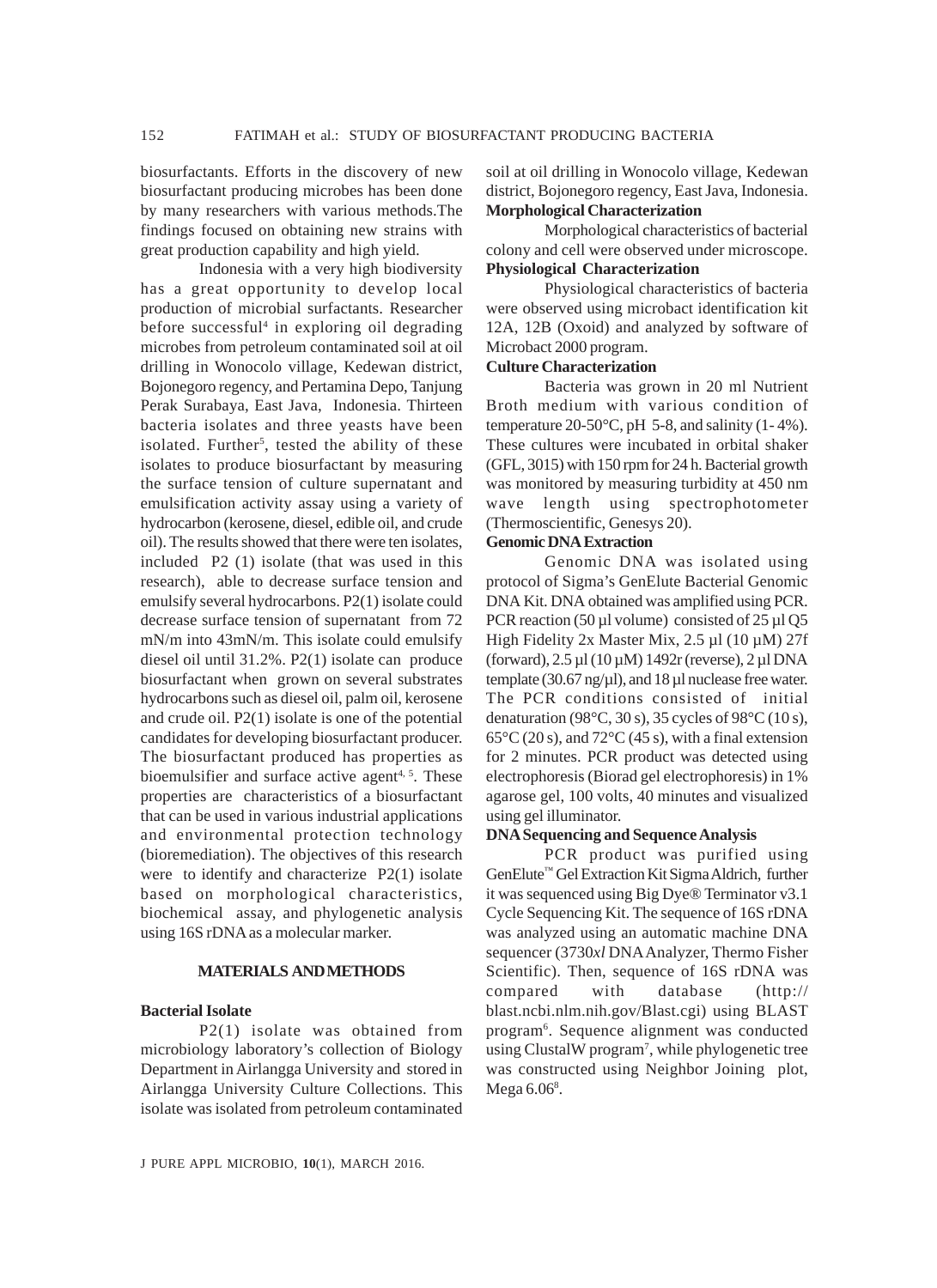#### **Morphological Characteristics**

Based on morphological colony, P2(1) isolate has circular shape, convex, cream colour, shiny, 2-4 mm in diameter (Fig. 1-A; 1-B), while cell characteristics were rod-coccus cycle shaped, Gram negative at 16 h incubation (Fig.1-C), Gram positive at 3 days incubation (Fig. 1-D).

# **Physiological Characteristics**

Based on physiological characteristics using microbact kit (Table 1), P2(1) isolate has probability 67.61% similar to lead-*Acinetobacter faecalis* type II. The probability is very low, so this isolate has not been identified.

The Genus *Arthrobacter* isolated from soil and appeared as Gram negative rods in young cultures and as Gram positive cocci in older cultures<sup>9</sup>. In addition to their morphological characteristic, members of Genus *Arthrobacter* are originally described as highly aerobic bacteria, nutritionally non exacting, and capable of liquefying gelatin slowly<sup>10</sup>. However, this identification based only on growth cycle and Gram staining, it may be mistaken with other genera such as *Brevibacterium* and *Rhodococcus*11. So it needs another characteristic to ensure the result.



**Fig. 1**. Morphological characteristics of colony and cell of P2(1) isolate. (A: colony on Nutrient Agar plate, B: colony on Nutrient Agar slant, C: rod shape, Gram negative, 16 h on Nutrien Broth, D: coccoid shape, Gram positive, 3 days on Nutrient Broth), M=1000x.

#### **Culture Characteristics**

Figure 2-A showed that P2 (1) isolate grown on medium with range of pH 5-8. The optimum growth was showed at pH 8 with a generation time is 66 minutes/generation. Meanwhile, the growth of bacteria was inhibited at pH 5-6, with a generation time of 120 and 168 minutes respectively. The P2 (1) isolate grown well in the range of 1-4% salinity. Its optimal growth was observed at 1% salinity for 60 minutes in generation time (Figure 2-B). It also survived in the range of 30-40°C, with an optimum temperature at 40°C.This Bacteria could not grow at temperature 20 °C and 50 °C (Figure 2-C).

In contrast to animals or plants, the determination of species in prokaryotes is not easy. Parameters that can easily be used for other groups of organisms are difficult to apply in prokaryotes. Prokaryotes have a special character, microscopic and has a relatively simple structure<sup>12</sup>. Morphological characteristics are rarely used to

Table 1. Physiology characteristics of P2(1) Isolate

| No.              | Characteristics                                | Observations |
|------------------|------------------------------------------------|--------------|
| 1.               | OXI (Oxidase)                                  | $^{+}$       |
| 2.               | MOT (Motility)                                 | $^+$         |
| 3.               | NIT (Nitrate Reduction)                        |              |
| $\overline{4}$ . | LYS (Lysine Decarboxylase)                     |              |
| 5.               | ORN (Ornithine Decarboxyl)                     |              |
| 6.               | H <sub>2</sub> S (H <sub>2</sub> S Production) |              |
| 7.               | GLU (Acid from Glucose)                        |              |
| 8.               | MAN (Acid from Mannitol)                       |              |
| 9.               | XYL (Acid from Xylose)                         |              |
| 10.              | ONP (ONPG)                                     |              |
| 11.              | IND (Indole)                                   |              |
| 12.              | UR (Urea Hydrolysis)                           |              |
| 13.              | VP (Voges Proskauer)                           |              |
| 14.              | CIT (Citrate Utilization)                      |              |
| 15.              | TDA (Tryptophan Deaminase)                     |              |
| 16.              | <b>GEL</b> (Gelatin Liquefaction)              |              |
| 17.              | MAL (Malonate Inhibition)                      |              |
| 18.              | INO (Acid from Inositol)                       |              |
| 19.              | SOR (Acid from Sorbitol)                       |              |
| 20.              | RHA (Acid from Sorbitol)                       |              |
| 21.              | SUC (Acid from Sucrose)                        | $^{+}$       |
| 22.              | LAC (Acid from Lactose)                        |              |
| 23.              | ARA (Acid from Arabinose)                      |              |
| 24.              | ADO (Acid from Adonitol)                       |              |
| 25.              | RAF (Acid from Raffinose)                      |              |
| 26.              | SAL (Acid from Salicin)                        |              |
| 27.              | ARG (Arginin Dihydrolase)                      |              |

J PURE APPL MICROBIO*,* **10**(1), MARCH 2016.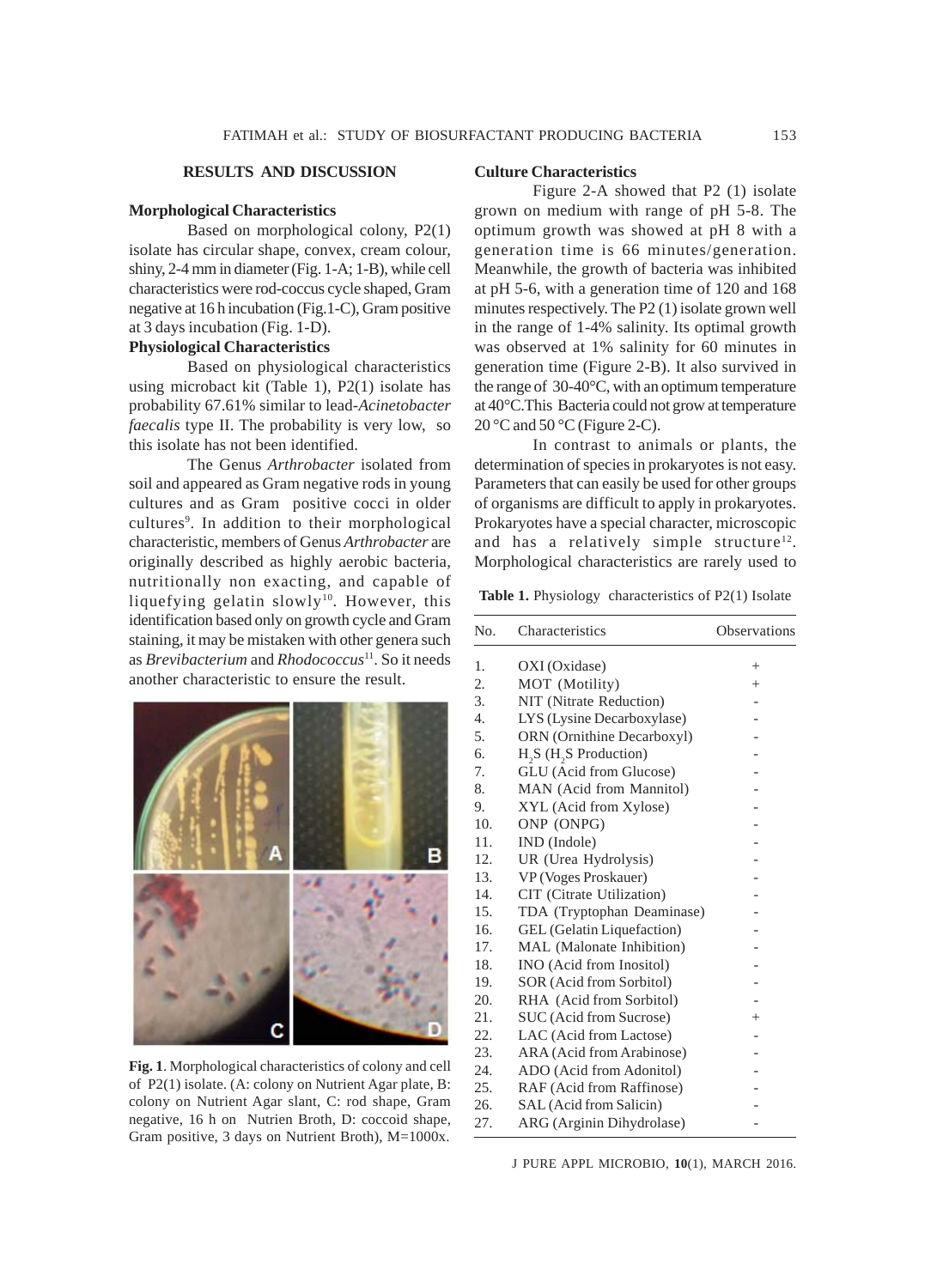characterize prokaryotes because of the simplicity of cell structure<sup>13</sup>.

In contrast to the morphology, physiology of prokaryotes group is very complex and diverse. Physiological phenotypes are commonly used as parameter for determining species of prokaryotes. Metabolic pathway can describe the evolution distance of prokaryotes groups. However, this approach is difficult to do because it requires cultured bacteria. It is estimated that only about 1% of all prokaryotes in nature that can be cultured in laboratory. Genomics approach is more accurate for species determination. This approach allows species identification of cultured bacteria. Among the

various techniques used<sup>14</sup>, 16S rDNA analysis is widely used $14,15$ . 16S rDNA is important component in protein synthesis because its function is stable, widely distributed in the cell, and stored on a broad range organisms. According to these reasons, 16S rDNA analysis for bacteria identification become precise option supported with availability of database and amplification using PCR<sup>16</sup>.

Difference of 16S rDNA sequences is used to determine evolution distance, so it can be used as a good evolutionary chronometer. 16S rDNA has a few areas which consist of nucleotide base are varied and relatively conserved. Variation of conserved sequences is useful for constructing universal phylogenetic tree because it reflect the



**Fig. 2.** Generation time and Optical Density (OD) of P2(1) isolate on Nutrient Broth medium with variation of pH (A), salinity (B), and temperature (C)



**Fig. 3.** Electrophoregram of 16S rDNA in 0.8 % agarose gel.  $M = 1kb$  DNA Ladder (bp);  $A = 16S$  rDNA of  $P2(1)$ isolate

J PURE APPL MICROBIO*,* **10**(1), MARCH 2016.

chronology of the earth evolution. It can be used to track the diversity and determine strains within a species. If 16S rDNA sequence show low degree of similarity between two taxa, description of a new taxon can be done without DNA-DNA hybridization $14$ . The similarity of sequence which less than 97%, it can be considered as a different species.

Definition of prokaryotes species is based on the genetic and phenotypic parameters to describe relatedness in phylogeny. Phylogenetic species concept is more suitable to be applied in prokaryotes than biological species because this group reproduce asexually. Definition of prokaryotes species widely accepted is restricted to isolate with high degree of similarity in many independent characters, especially if it is coherent in genomic $12$ .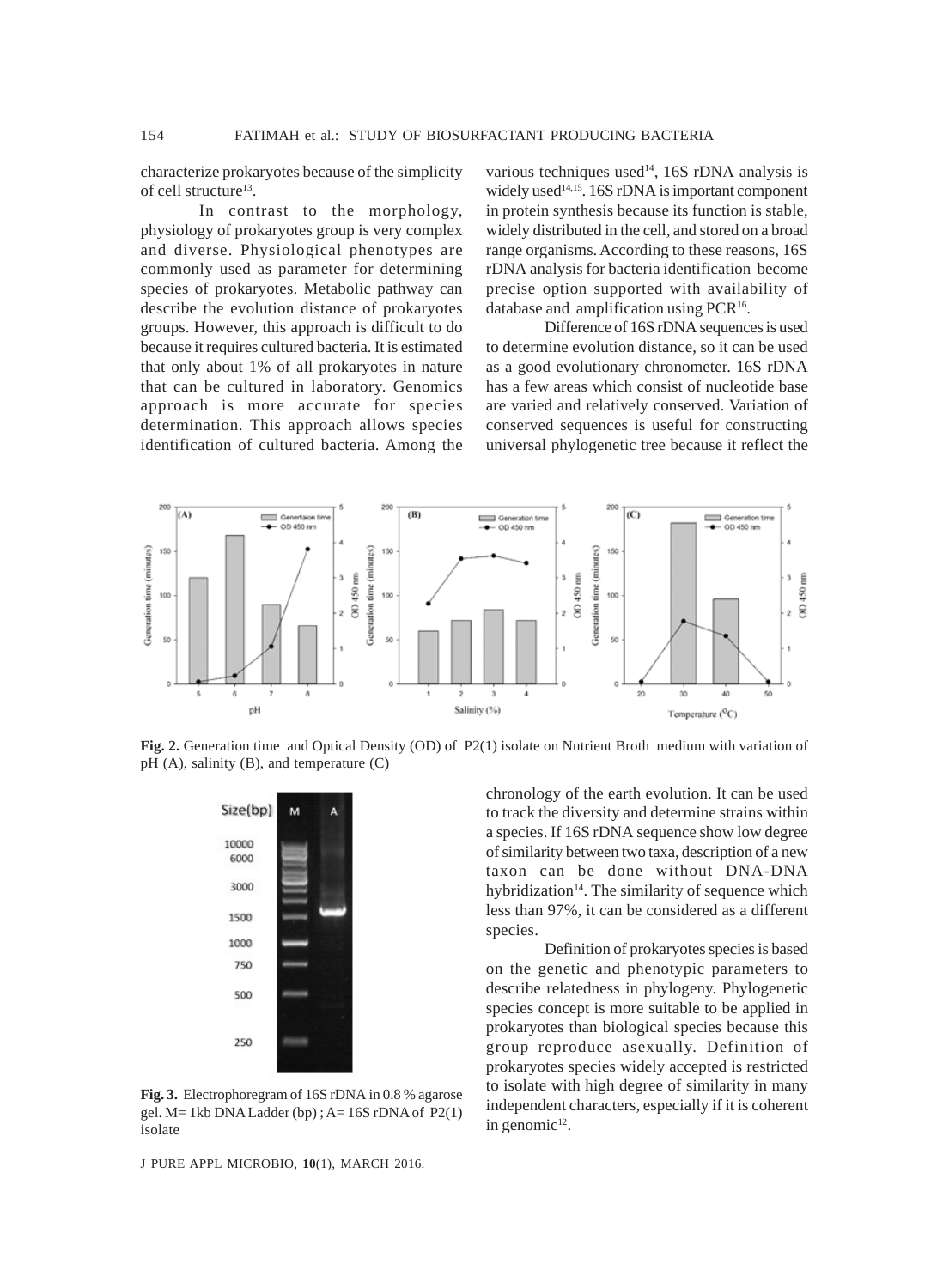

**Fig. 4**. Phylogenetic tree based on nucleotide sequences alignment of partial 16S rDNA of P2(1) isolate. *Acinetobacter calcoaceticus* strain H3 (KJ149815.1) was used as out group species.

16S rDNA amplification result of P2(1) isolate showed that the length of sequences approximately 1500 bp (Figure 3). BioEdit program resulted the sequences was about 1401 bp. Based on BLAST analysis, 16S rDNA sequences of isolates P2(1) (KU361211) had 95% similarity to *Arthrobacter* sp. XBGRY217. Sequence similarity of 97% classify two isolates in the same species. P2(1) isolate has less than 97% similarity with other species of Genus *Arthrobacter*, hence it is a different species. However, these allegations should be tested using several methods of identification. Further, phylogenetic tree was constructed to trace relatedness P2(1) isolate compared with other prokaryotes in the database  $(Figure 4)^{18}$ .

#### **CONCLUSIONS**

Based on morphological and physiological characteristics and phylogenetic analysis, P2(1) isolate which able to produce biosurfactant has 95 % similarity with *Arthrobacter* sp. XBGRY2 (HQ 891968.1). The isolate was classified into Genus *Arthrobacter* and identified as *Arthrobacter* sp. P2(1) (KU361211).

#### **ACKNOWLEDGEMENTS**

The authors would like to thank to the Minister of Education and Culture of Indonesia who have financed this research by Penelitian Unggulan Perguruan Tinggi (PUPT 2012-2014).

#### **REFERENCES**

- 1. Mukherjee, S., Das, P., Sen, R. Towards commercial production of Microbial surfactants. *TRENDS in Microbiology*. 2006; **24**(11): 509- 5015
- 2. Karanth, N.G.K., Deo, P.G., and Veenanadig, N.K. Microbial production of biosurfactants and their importance. *Current Science*, 1999; **77**: 116–123.
- 3. Muthusamy, K., Gopalakrishnan S, Ravi T.K., and Sivachidambaram P. *Current Science*, 2008; **94**: 6.
- 4. Ni'matuzahroh, Alami, N.H., Fatimah, Supriyanto, A., Affandi, M. Exploration of Polyaromatic Hydrocarbonoclastic Microbes From Oil Polluted Soil. *Proceeding* 10<sup>th</sup> Congress and International Conference of Indonesian Society for Microbiology, 2009; Surabaya.
- 5. Fatimah, Ni'matuzahroh, Alami, N.H.,